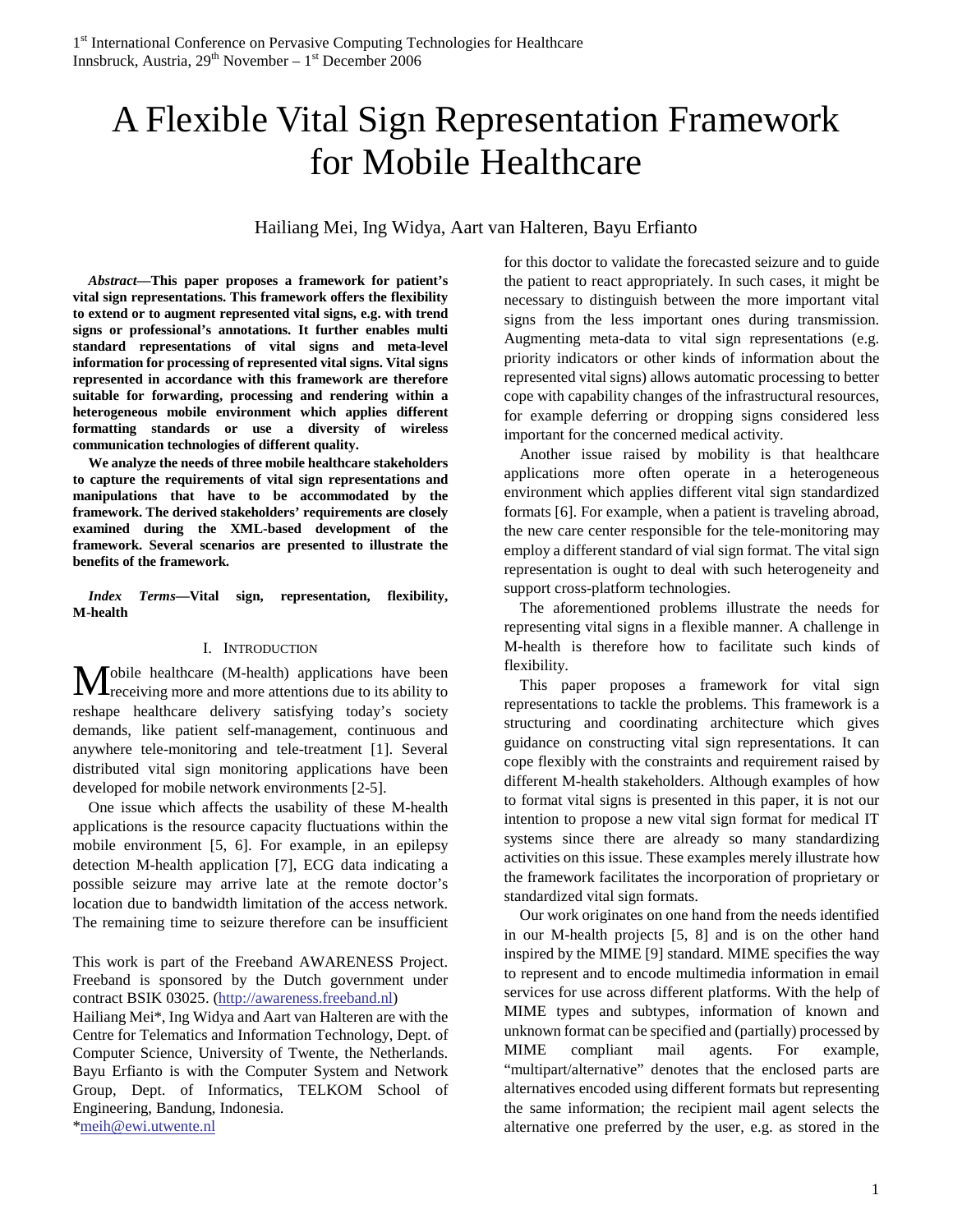user's profile. "Multipart/parallel" indicates that the enclosed parts should be processed concurrently and the "-x"-type is a placeholder for non-standardized formats which require experimental or proprietary encoders and decoders to compose and to visualize received mails. Due to its flexibility, MIME is often adopted as a presentation layer data formatting standard for non-email services as well. For example, in HL7 standard [10] , the CDA documents [11] are embedded in MIME packages for exchange.

This paper is organized as follows: in Section 2, relevant M-health stakeholders are identified and their requirements on the vital sign representations are captured; in Section 3, the design of the framework is illustrated and analogies with the MIME approach are highlighted; in Section 4, examples of the generated data document based on the scenarios and their applications are explained; the conclusion is given in Section 5.

# II. STAKEHOLDERS AND THEIR REQUIREMENTS ON VITAL SIGN REPRESENTATION IN M-HEALTH

In this section, the stakeholders of vital sign representations in M-health are identified first and then the requirements are derived from each stakeholder's viewpoint. In a summary, the obtained main requirements are expressiveness, manipulativeness, openness, extensibility and privacy-friendly.

# *A. M-health Stakeholders*

A stakeholder can be defined as "any person or organization that has an opinion, a responsibility for, or who may be influenced or affected by the proposed system" [12]. Based on this definition, we may distinguish three M-health stakeholders whose requirements on the use of vital signs or the constraints on vital signs provisioning typically influence the vital sign representations. The identified stakeholders are: 1) End-users that includes both patients and the healthcare professionals, such as the medical specialists, nurses, physiotherapists, etc.; 2) M-health system providers, in a general perspective, who are involved in the design life-cycle of M-health infrastructures, applications and vital sign representations, i.e. the formats and encoding rules. These providers are assumed to be aware of the applied information and communication technology; 3) Care centers, such as the primary care centers (centers of several physicians), healthcare call centers (also called healthcare portals), and the secondary care center's (e.g. corporate hospitals with their departments of a diversity of specialties).

## *B. Requirements from end users*

From the healthcare professional's point of view, the vital sign representation should support adequate expressiveness such that the healthcare professionals can access and medically interpret segments of the patient's vital sign data in accordance with their way of working: 1) Healthcare professionals like to access units of interpretable segments of vital signs in a quality appropriate for the task purpose, e.g.

patient's ECG plots in high resolution necessary to inspect ventricular contraction; 2) Healthcare professionals may want to access a group of coherent (i.e. inter-related) vital signs, e.g. patient's oxygen saturation, heart beat, blood pressure, and respiration that together form an indicator of the oxygenation of the patient's brain in trauma care; 3) Healthcare professionals may have priorities regarding the importance of vital signs, e.g. doctors may prefer to see trend signs and only in case of abnormalities, they need the underlying vital signs; 4) Healthcare professionals may need to know how vital sign data was measured and processed.



Figure 1: Stakeholders of vital sign representation framework

On the other hand, medical and sensor technologies are evolving and new vital signs or sensors may be developed for measuring patient's health condition in mobile environments. Therefore, vital sign representations should be extensible to enable the introduction of new vital signs or the integration with new data like professional annotations.

In some M-health applications, patients generate vital sign by attaching sensors on their body and initializing the vital sign acquisition devices. These patients, especially mobile patients, may need to check and calibrate the sensors' readings regularly. For example, patients may need to re-attach (surface) sensors in case of bad skin contacts. Patients therefore have their own demands for visualizing vital signs: they may require vital signs to be displayed in an easily understandable form.

Personal medical record (including vital sign data) is highly private information. Patients do care about how well their vital sign data are protected. The vital sign representation framework should enable the inclusion of this privacy need. If appropriate, it should support anonymous medical records and should enable the decoupling of securely stored patient's identity information from the vital sign records transferred or processed in the mobile networked environment.

## *C. Requirements from system providers*

System providers know the infrastructural properties of M-health systems and care about how the vital sign representation can support the operations. As an example of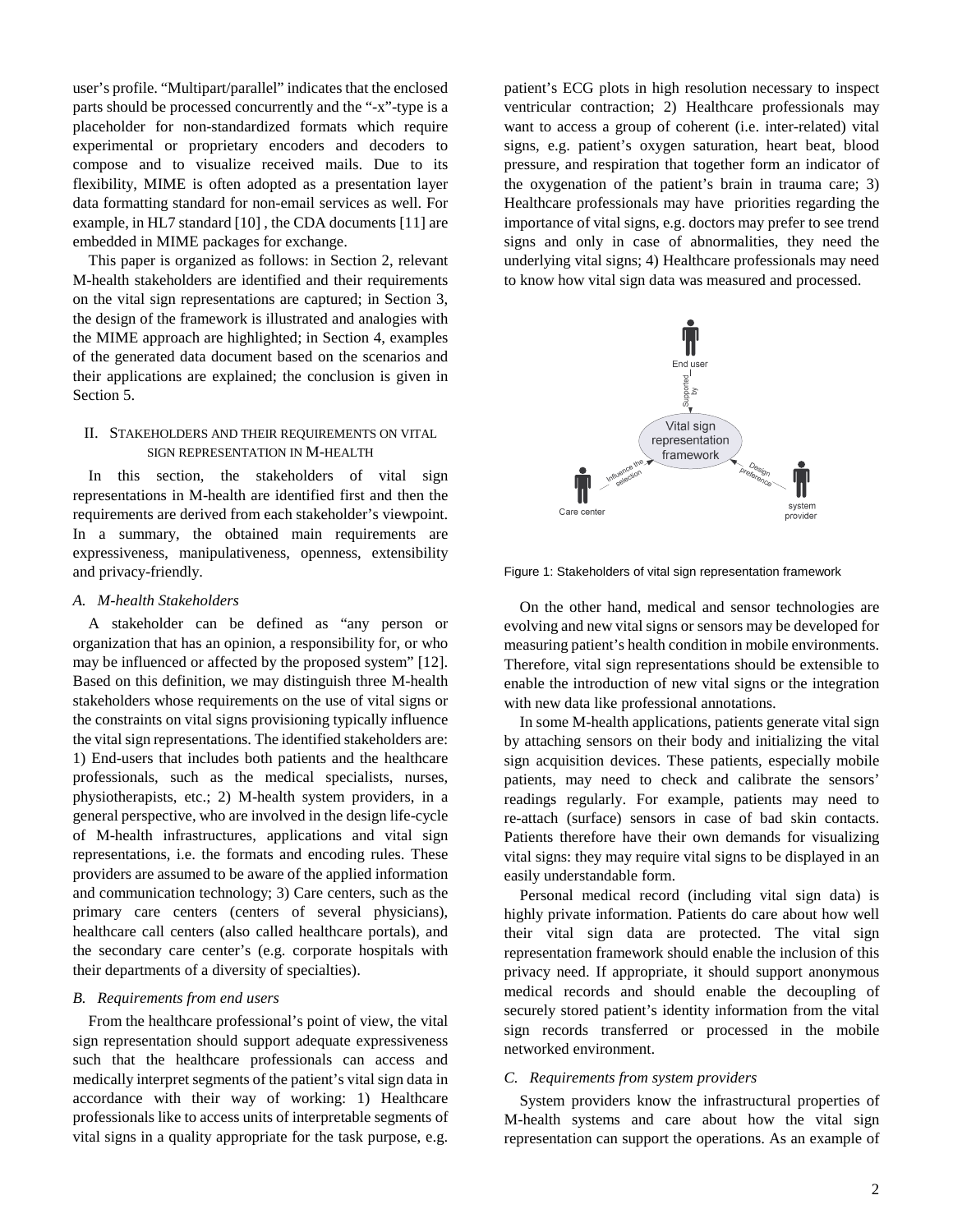the processing and distribution flows of vital signs in M-health, we present the network configuration used in the healthcare related projects Awareness [8] and MobiHealth [13] in Figure 2. We analyze the system provider's requirements on the vital sign representations based on the network configuration shown in the figure.

Some connections in Figure 2 are wireless and are potential performance bottlenecks. For example, in the tele-treatment healthcare scenario, lack of bandwidth capacity at Link 2 (UMTS/GPRS connection) could slow down the transfer of vital sign data, thus also delay the doctor's feedback to the patient. Some adaptation strategy may be applied to control the vital sign data transmission, e.g. down-sampling, prioritizing or discarding some of the packets to improve the transfer utility of vital signs considered relevant to the medical task. Therefore, the framework should enable this kind of vital sign manipulations, namely prioritized transfer of important signs and deferred transmission of the remaining data. Consequently, the framework should further support aggregation and resynchronization to reconstruct the original set of vital signs. We illustrate this case of vital signs splitting and recombination in the following.



Figure 2: Vital signs transmission across multiple networks in MobiHealth system.

In normal cases, for example outdoor, the Mobi collects all the sensor data and forwards them to the MBU which acts as a gateway of the BAN (Body Area Network of sensors) to the Internet (cf. Link 2 in Figure 2). In an indoor scenario, however, the patient's BAN which exists inside the home network may alternatively use the MBU as a gateway to reach the HG (Home Gateway) via Link 7. Further relaying the vital signs to the call center via Link 8 instead of using Link 2 typically saves communication costs. The vital sign data may also be processed in a computing system co-located with the HG and non-critical vital sign data may even be temporally stored in a storage system co-located with the HG and pushed into the call center during cheaper service hours. Thus, manipulative vital sign representations are required to enable data splitting, routing, aggregation and synchronization in an easy way.

### *D. Requirements from care centers*

Care centers, especially the corporate hospitals, operate diversity of specialized systems, each of which typically applies specific vital sign formats. Thus, vital sign representations used in M-health that incorporate the requirements of this stakeholder has to be "open" to facilitate multiple formats of vital sign representations. The existing formats include CEN VITAL format [14], HL7 [10], FDA XML data format for representing waveform signals (e.g. ECG) [15], DICOM [16], etc.

# III. SPECIFICATION OF THE FRAMEWORK

After the requirement analysis, appropriate design decisions can be made on the vital sign representation framework. In this paper, we use XML schema to define the vital sign representation framework and we specify several vital sign representations in XML in a way aligned with the framework.

#### *A. Design notations*

Instead of showing raw XML schema files, we use XML Schema Diagrams in this paper. The generation of these diagrams is supported by XMLSpy1, which is a commercial tool for editing XML documents and XML schema specifications. This tool also provides automatic generation of XML schema specification from the XML document, and vice versa (the skeleton XML file can be created.). The XML schema diagram can visualize the hierarchical structure of the schema document. One benefit of defining XML schema through XML schema diagram is that XML schema specifications can be conveniently and more accurately modified by means of a graphical interface instead of a text-based editor. The XML schema diagram notation used in this paper is summarized in Figure 3.



Figure 3: XMLSpy legends

<sup>1</sup> http://www.altova.com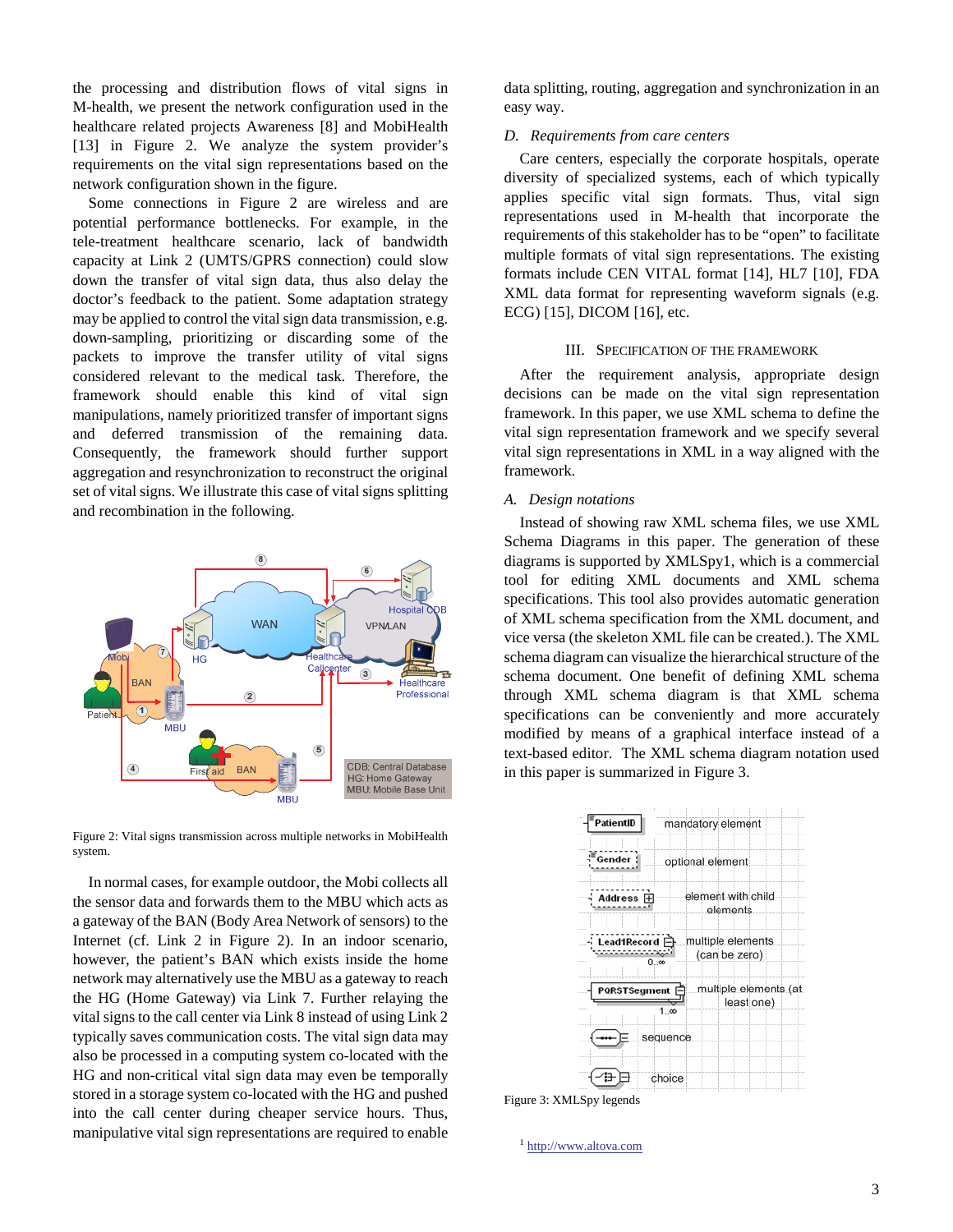## *B. Overview*

Unlike the conventional record-centric approach to represent vital sign information (e.g. HL7, CEN), we take a patient-centric approach to design the framework. This is to make the framework be able to support diverse vital sign representations for a particular patient in the mobile environment.

The overview structure of the framework is shown in Figure 4. It consists of two parts: Patient Demographics Records (PDR) and Vital Sign Records (VSR). The PDR part is not in the focus of this paper, it is presented here only for illustrations. Among all the child-items of PDR, patient's ID is the only mandatory element in our context. This is to fulfill the privacy requirement of the end-user stakeholder because vital sign records can be specified anonymously. For a more complete study on demographic data, readers are referred to the PID (patient identification) segment defined in the HL7 standard [10].

The VSR part consists of vital sign records categorized in an extensible way, optionally in different formats, for example Awareness, FDA, CEN, HL7 and X-Unknown. The advantage of such a structure is that it can support M-health applications in an environment containing various equipments and programs from different vendors to satisfy the openness requirement. The five identified sections can be

classified into three groups and are explained in more details in the coming sections:

- The Awareness section contains the vital sign format specification for Awareness M-health applications [8].
- The three sections (i.e. FDA, CEN, or HL7), each of which corresponds to a standardized format, are denoted as "foreign" XML records in our paper and are discussed as one category. These foreign records will be treated as a "black box", because we do not specify these formats although these format specifications can be accessed. In this way, we allow the use of existing vital sign processing tools complaint with these formats without the necessity to specify these formats.
- Inspired by MIME, X-Unknown section is introduced to support vital sign representation with unknown format. This section is similar to the foreign sections but it enables extensions with new (experimental and unregistered) formats during the deployment of the framework. Another difference is that the "X-" format specification is not easily accessible as the "foreign" format. Most of time, it has to be obtained from the format owner based mutual agreement.



Figure 4: Overview of the framework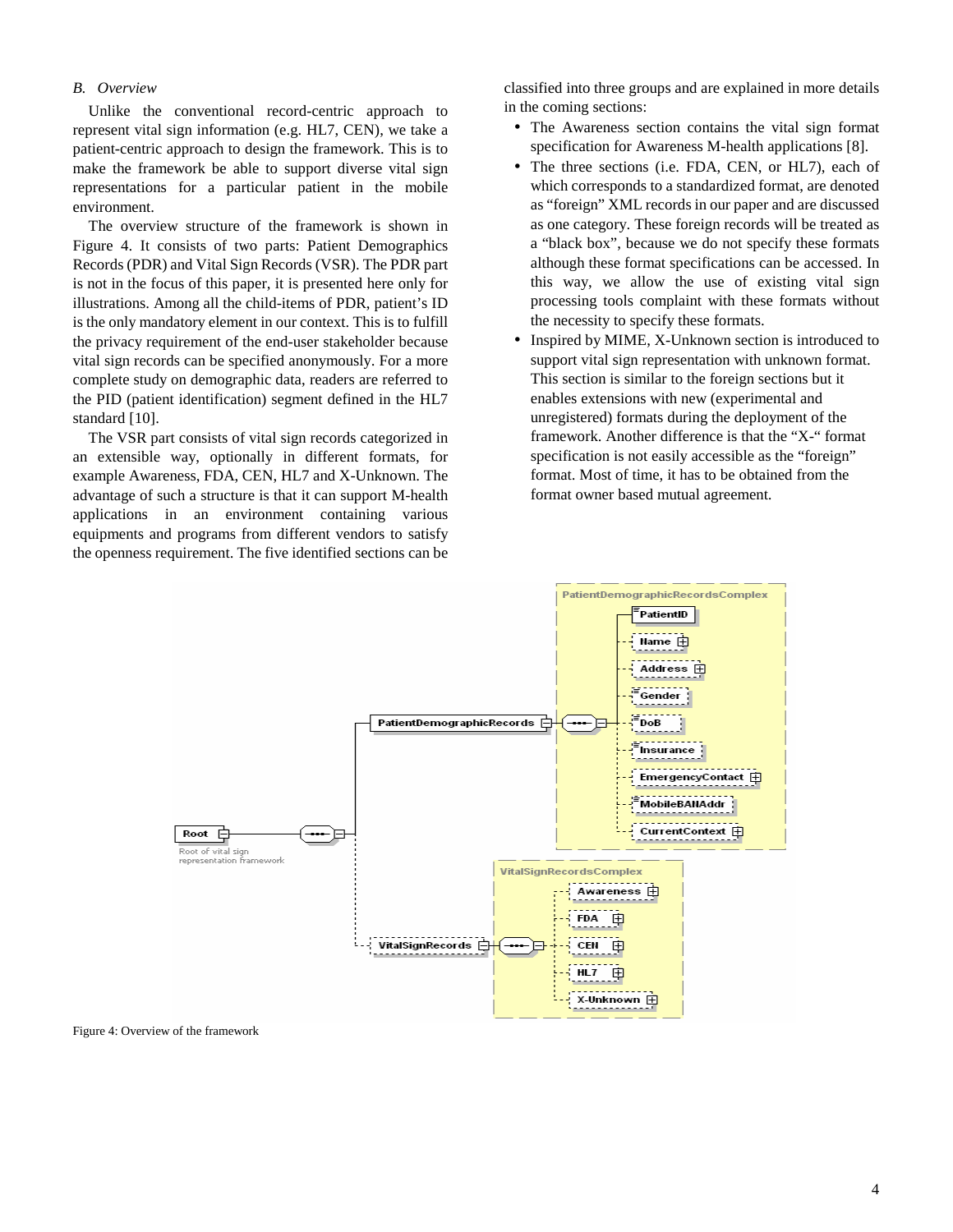



#### *C Awareness record section*

Awareness [8] is a Dutch project, which develops a context-aware service platform and applications, including M-health. The healthcare applications support tele-treatment of patients with chronic pain and tele-monitoring of epileptic seizures and uncontrolled movements in spasticity. These applications are context aware, e.g., in case of an epileptic seizure the system can use location and availability information to notify an available close-by caregiver.

Based on the medical scenarios defined in Awareness, a few vital sign types are supported (Figure 5). These types could be divided into the following categories:

- The still-media or numerical-tuple vital sign type: e.g. temperature, SaO2 and blood pressure.
- The continuous-media or continuous-time vital sign type: e.g. ECG, EMG, respiration.

If the Awareness project requires the extension of other vital signs, the "Awareness" XML complex type could be extended with new child elements.

As presented in Figure 5, each Awareness vital sign record has a data section and a property section, which is meta-data. The property section is specified as a complex type called VSRecordPropertyComplex as shown in Figure 6. It provides the necessary information for processing the vital sign data correctly and efficiently. In particular, the manipulativeness requirement introduces the property elements to support the following purposes:

- *Prioritizing*: Priority is a required property element to indicate the level of importance of this vital sign in the healthcare delivery process.
- *Splitting and aggregation*: Besides the support for splitting and aggregation of vital signs per type, the Awareness record can also support the splitting of

vital signs per quality by data down-sampling or per duration by data cutting. Record ID, measurement start time, sampling rate, resolution and duration (Figure 5) are defined to enable data segment identification which is necessary for the splitting and aggregation operations.

• *Synchronization*: the start time, sampling rate and duration elements can support the synchronization between the displays of several vital signs. It is because that based on these three elements, the synchronization points can be calculated and then be ticked to the vital sign data.



Figure 6: Awareness vital sign record properties complex type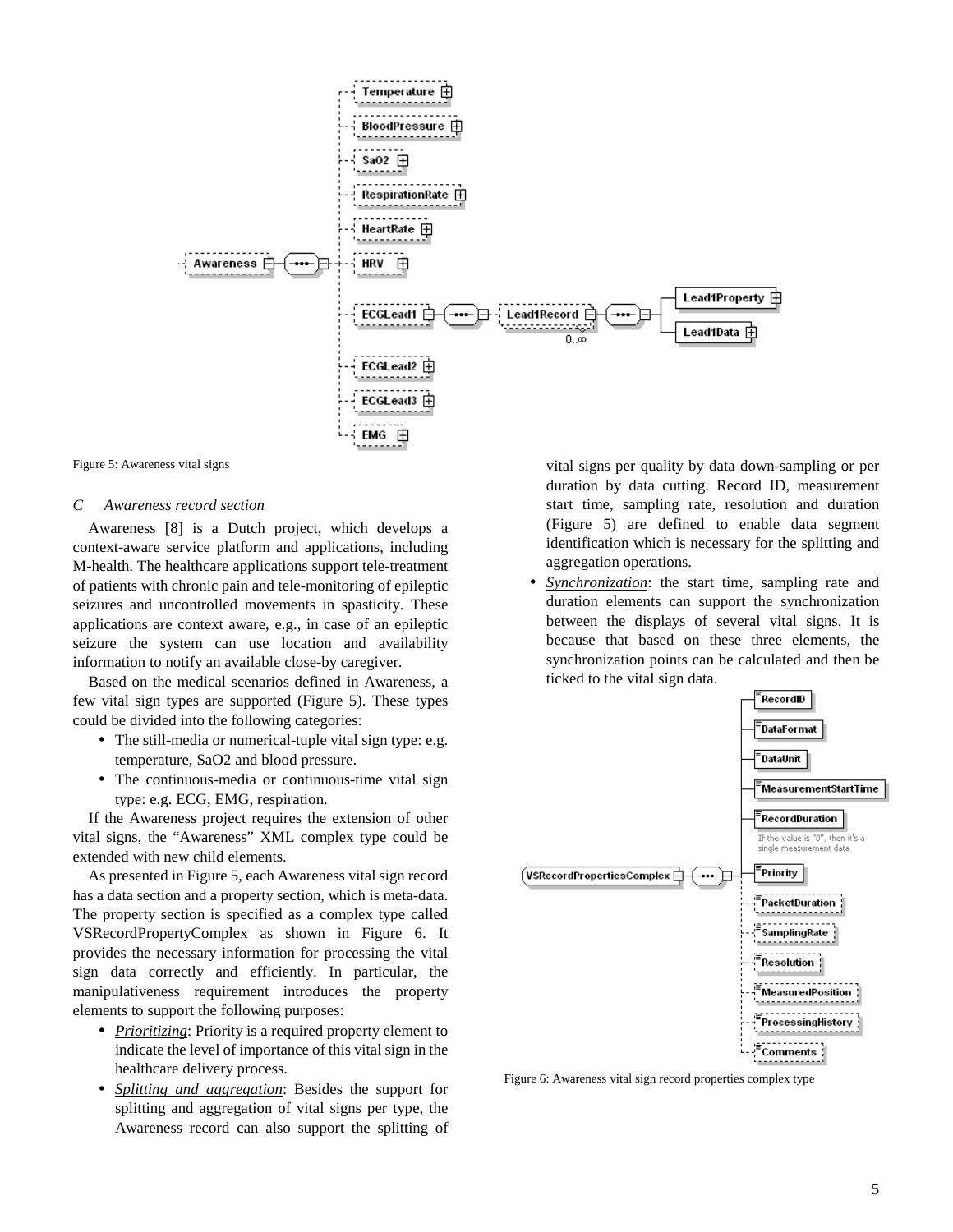

Figure 7: Three groups of "foreign" vital sign records in standard format

Some other selected elements, e.g. data format, packet duration, measured position and processing history are for supporting better expressiveness of the vital sign data.

#### *D Foreign record sections*

Three popular standards for vital sign representations are enabled in the Awareness vital sign framework as "foreign sections:

- FDA standard denotes the vital signs in the format specified by the FDA in the United States.
- CEN standard specifies the vital sign format that should be adopted in Europe. IEEE teamed up with ISO to push the CEN standard [17].
- HL7 [10] standard defines and integrates the format of electronic healthcare information and it gains the most widely support internationally.

The structure of the foreign record sections is shown in Figure 7.

Similar to the Awareness vital sign record, each foreign record also consists of two sections: the property part and the data part. The decision we take during the design of the framework is to treat the foreign record as a "black box". For example, the CENRecordData element is the place to store the entire vital sign record in CEN format without any modification to it. However, in order to support the M-health application to maneuver the record appropriately, some "black box" features are placed in the property section for the foreign record (Figure 8):

- *Record ID*: the unique identifier of the foreign record in the scope of this system.
- *Obtained time*: it indicates the time when the application receives this piece of vital sign data. It gives certain information about how "fresh" this record is.
- *Priority*: this parameter tells the acknowledged importance of the corresponding "foreign" record. If nothing is known about the importance, a neutral value can be given to this field.
- *Record size*: The size of the record in number of bytes.
- *Processing history*: this property specifies the

processing history of the vital sign. It specifies the relation between the processed vital sign and another vital sign record which is referred in this property. The property may further specify the applied vital sign processing tool, the applied parameters and values of the tool, the professional responsible for the processing and the time and day of the processing.

Besides vital sign processing tools like filtering tools, format conversion tools may be specified, for example to relate vital sign records of different formats (e.g. ECG in the FDA format which is equivalent to the converted ECG in CEN format due to the FDA-CEN ECG format conversion tool as referred in the history property (Figure 9)). These ECG records of different formats may be processed independently or transferred via different network routes. Similar to e-mail structures with the MIME "multipart/alternative" construct, these vital sign records also may be transferred together to a recipient agent which then may choose which of them to render on the professional's terminal.



Figure 8: Foreign record prosperities complex type

The item of "processing history" also appears in the type of vital sign record properties (c.f. Figure 6). It is the place storing the relations between multiple vital sign documents or between multiple vital sign records within the same document. Such relations can be used by M-health application to detect the equivalence for multiple vital sign records as shown in Figure 9. This is a bit different than the MIME framework that shows such equivalence information using explicit types.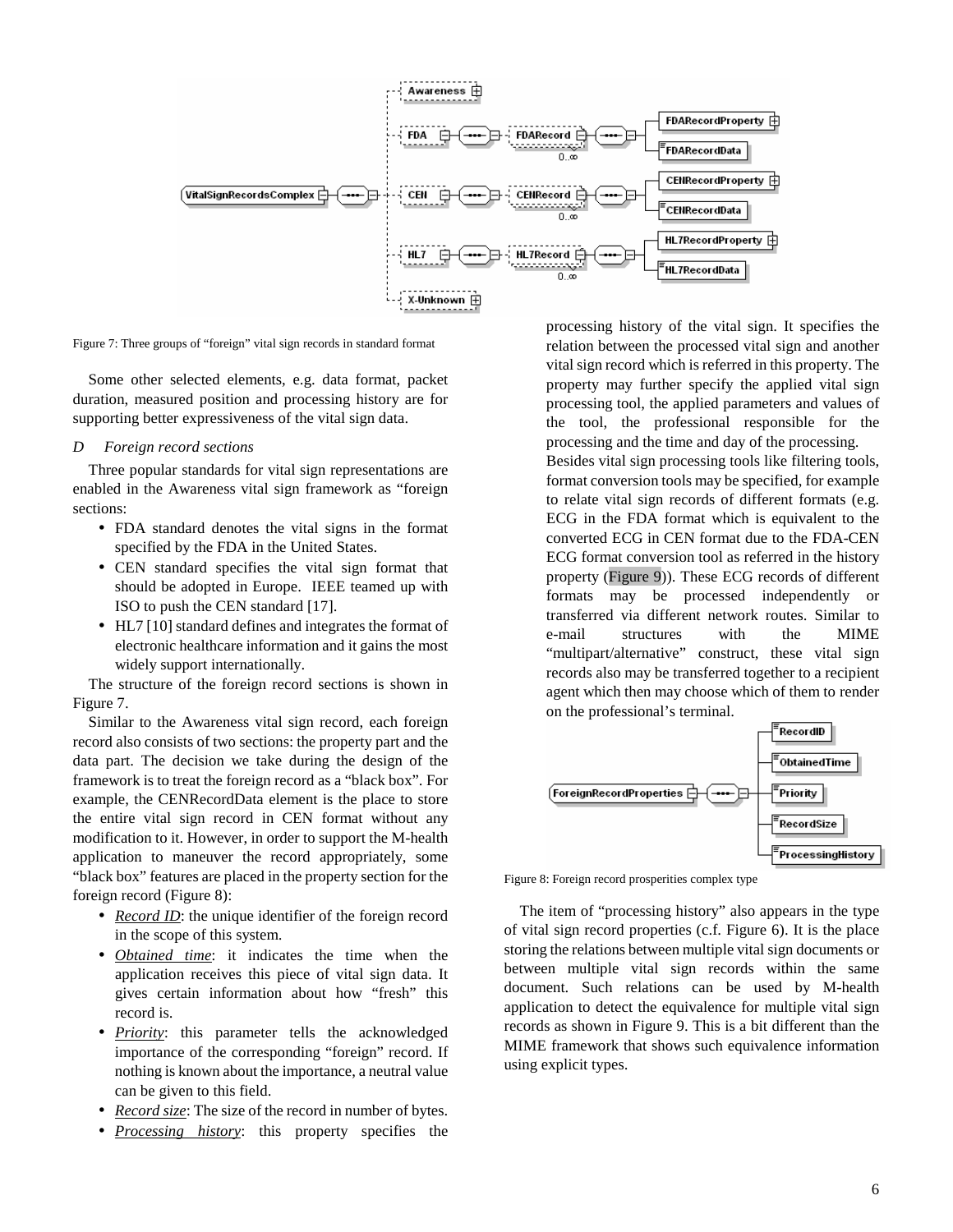

Figure 9: Equivalence within and between vital sign document

#### *E X-unknown*

Inspired by the MIME [9] scheme, we introduce "X-unknown" section into the framework. This allows non-standard vital sign record being used, which must be given record names starting with "X-". The applications involved in the processing of certain "X-" records should be configured by mutual agreement prior to the start. The non-participated application to this agreement will just simply ignore or discard the "X-" record if it receives one.

The proposed framework merely offers the place holder for "X-" records. Therefore, similar to the foreign record, "X-" record is treated as a black-box as well by the framework (Figure 10). The property section of "X-" record is identical to the one of foreign record as shown in Figure 8. As discussed previously, the items in the property section can support certain maneuverability of the "X-" records, e.g. prioritizing and discarding.



Figure 10: "X-" records supported by the vital sign representation framework

#### IV. EXAMPLE OF SUPPORTED APPLICATIONS

Two applications are presented in order to explain the use of previously proposed vital sign representation framework.

#### *A. Vital sign stream degradation and handover*

In this section, based on one context-aware scenario used in Awareness [8], we study the M-health application which can deal with vital sign degradation and handover. Our purpose is to show how the vital sign representation framework can support the required transfer documents. Due to the black-box nature of foreign records and "X-" records, the flexibility feature presented in this section is only available for Awareness vital sign records. However, once the inside information becomes available, the same kind of flexibility can be applied to the "black-box" records as well. *1) Scenario* 

A patient is at home and his MBU is sending the measured ECG lead1 data continuously to the call centre in a high quality (e.g. 24bits/sample, 1024samples/second, packetized ECG with packet duration of 1s) via a home gateway. The measurement starts at 9:30 and supposed to continue for 30 minutes. At a certain moment (9:50), the patient is leaving his house (a context change) and GPRS becomes the only available network connection on his MBU. Thus the quality

of the lead1 data needs to be down-graded to a lower quality (e.g. 16bits/sample and 256samples/second, packetized ECG with packet duration of 1s) to fit the lower bandwidth.



Figure 11: M-health application with degradation and handover support

#### *2) Application setting*

As illustrated in the scenario, two settings are involved in this M-health application based on the identified vital sign streams shown in Figure 2:

- In the first setting, vital sign data (i.e. D1 in Figure 11) is relayed to the call center via a HG.
- After a handover, the application switches to the second setting where the vital sign data (i.e. D2) is transferred to the call center directly via GPRS link.

*3) Transfer documents conform to the framework* 

As shown in Figure 11, the transfer documents of the two settings are different and contain ECG data in different quality. Based on our proposed representation framework, these documents can be created. For example, the transfer document created right before the switch of application setting and the one right after are shown in Figure 12 and Figure 13 respectively.

| <patientdemographicrecords></patientdemographicrecords> |
|---------------------------------------------------------|
| <patientid>1119443</patientid>                          |
|                                                         |
|                                                         |
| $<$ VitalSignRecords><br>$<$ Awareness>                 |
|                                                         |
| $<$ ECGLead1>                                           |
| $<$ Lead1Record $>$                                     |
| $\le$ Lead Property>                                    |
| $<$ RecordID>100 $<$ /RecordID>                         |
| <dataformat>PacketizedECG</dataformat>                  |
| <dataunit>mV</dataunit>                                 |
| <measurementstarttime></measurementstarttime>           |
| 2005-10-17T09:30:00-01:00                               |
| $\langle$ /MeasurementStartTime>                        |
| <recordduration>PT30M</recordduration>                  |
| $\langle$ Priority>20 $\langle$ Priority>               |
| <packetduration>PT1S</packetduration>                   |
| <samplingrate>1024</samplingrate>                       |
| $<$ Resolution>24 $<$ /Resolution>                      |
| $\langle$ Lead1Property>                                |
| $<$ Lead1Data>                                          |
| <packetid>1200</packetid>                               |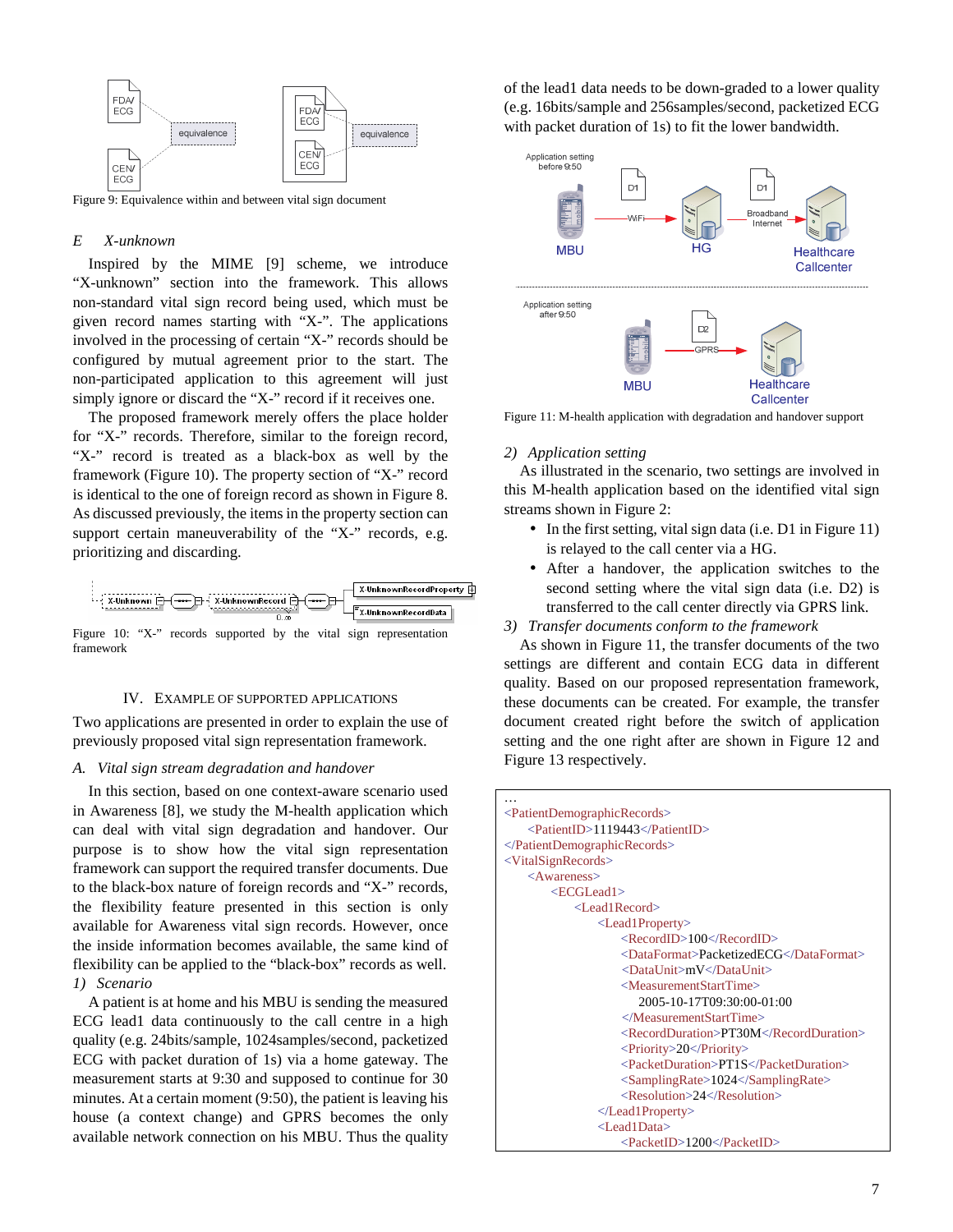| $\langle -1200 \rangle = (50-30)^* 60 \rangle$ |
|------------------------------------------------|
| <packetpayload></packetpayload>                |
| $\leq$ !-- lead1 wave signal -->               |
| $\langle$ PacketPayload>                       |
| $\langle$ Lead1Data>                           |
| $\langle$ Lead1Record>                         |
| $\langle$ ECGLead1>                            |
| $\triangle$ Awareness>                         |
| $\langle$ VitalSignRecords>                    |

Figure 12: The vital sign document containing high quality ECG (1024/24).

Since the transfer document right before the switching is created at 9:50, therefore the ECG packetID is  $(9:50-9:30)*60/1 = 1200$ . Where  $9:50-9:30 = 20$  (minutes) is the duration between the starting time of the whole monitoring and the starting time of this particular ECG packet; 60 is the ratio between 1 minute and 1 second; 1 second is the ECG packet duration.

The transfer document (Figure 13) created at 9:50:01 is the first document created after the switching, therefore it contains a new ECG record and packet ID restarts from 1.

| <patientdemographicrecords></patientdemographicrecords>                       |
|-------------------------------------------------------------------------------|
| <patientid>1119443</patientid>                                                |
|                                                                               |
| $<$ VitalSignRecords>                                                         |
| $<$ Awareness>                                                                |
| $\leq$ ECGLead1>                                                              |
| $<$ Lead1Record $>$                                                           |
| $<$ Lead1Property>                                                            |
| $<$ RecordID>101 $<$ /RecordID>                                               |
| <dataformat>PacketizedECG</dataformat>                                        |
| <dataunit>mV</dataunit>                                                       |
| <measurementstarttime></measurementstarttime>                                 |
| 2005-10-17T09:50:00-01:00                                                     |
|                                                                               |
| <recordduration>PT10M</recordduration>                                        |
| <priority>20</priority>                                                       |
| <packetduration>PT1S</packetduration>                                         |
| <samplingrate>256</samplingrate>                                              |
| $<$ Resolution > 16 $<$ /Resolution >                                         |
| $\langle$ Lead1Property>                                                      |
| $<$ Lead1Data>                                                                |
| <packetid>1</packetid>                                                        |
| <packetpayload></packetpayload>                                               |
| lead1 wave signal                                                             |
|                                                                               |
|                                                                               |
| $\triangle$ Lead1Record>                                                      |
| $\langle$ ECGLead1>                                                           |
| $\langle$ /Awareness>                                                         |
| $\langle$ VitalSignRecords>                                                   |
| $E_{GUT2}$ 12. The vital sign decument containing lower quality $ECG(256/16)$ |

Figure 13: The vital sign document containing lower quality ECG (256/16)

## *B. Vital sign data flow transformation*

As argued in the beginning of this paper, one particular challenge faced by M-health application is the interoperability and standards issue.

# *1) Scenario*

One cause of facing environmental heterogeneity is the mobility of patient. For example, in case an American patient travels to Europe, this heterogeneity problem may arise. In United States, the common vital sign format is FDA. Therefore, we could have the following valid assumptions:

- The medical sensors wearing by the patient can only produce vital sign data in FDA format and;
- Patient's MBU can create transfer document contains FDA formatted records.

While the patient is in United States, he could receive the tele-monitoring services from the local call center with the assistance of healthcare software. They can understand FDA formatted records perfectly. However, after the patient arrives in Europe, the tele-monitoring responsibility might be taken over by the counterparts in Europe. The European call center and healthcare software may only interpret the vital sign in CEN format. Therefore, in order to support seamless M-health applications to patients, some kind of translations is required. The proposed vital sign representation framework in this paper can provide a general guideline to solve this problem.

## *2) Application setting*

The representation framework presented in Section III can facilitate several vital sign format standards. Based on this feature, we present a solution that can solve the transformation problem illustrated in the previous scenario. In this solution, we assume patient's MBU, HG (could also be the hotel gateway in this case) and the call center all support the framework. The MBU has the ability to interpret FDA formatted vital signs while the call center can only read the CEN formatted documents. A  $3<sup>rd</sup>$  party FDA to CEN document converter can be loaded physically into the HG or even remotely invoked at its original site. HG can just feed the "black-box" FDA data from the received transfer document into the converter and put the result, again as a "black-box" record, in the place holder of CEN records of the outgoing transfer document. The element of "processing history" is set to denote the equivalence relation between the CEN record and the FDA record. Both of the incoming and outgoing transfer documents conform to the framework. Thus, when the transfer document arrives at the call center, the call center can comfortably read the CEN records and perform its assigned medical task. This design is illustrated in Figure 14.



Figure 14: M-health application with vital sign data flow transformation support

It is worth noting that this conversion task can be performed by the call center in case HG is not available. The